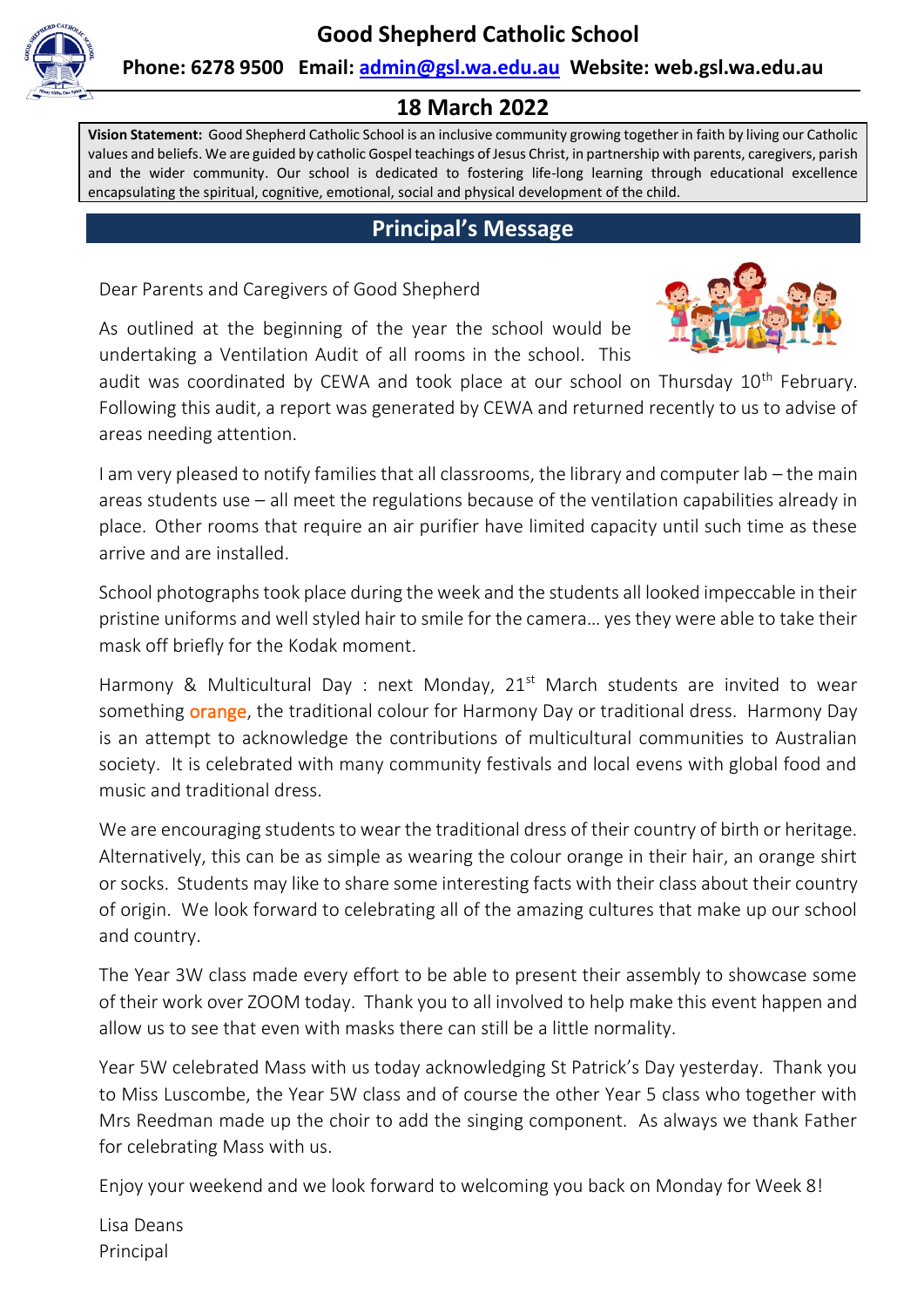#### **Person of The Week**



*This week's Person of the Week winner is:*

# *Archie Morris*



Archie is a well-mannered and valued member of 6B. He strives to do his best, participating in all learning experiences with enthusiasm and commitment. Archie shows kindness and consideration towards his friends out on the playground and in class. He comes in each day with a positive attitude and a smile on his face. Archie was elected by staff as a Senior Leader for Term 1, and he takes on this responsibility with respect and maturity. He is a wonderful example of the 'Spirit of Jesus' by his positive nature, making him an excellent role model for his peers. Archie is a truly worthy recipient of this award. Congratulations.

#### **Merit Awards**

This week's Merit Certificate winners are:

| Logan Morana & Natalie Woolcott                          |  |
|----------------------------------------------------------|--|
| Aldrin Frane & Isabelle Robert                           |  |
| Gio Catiil & Jennifer Tran                               |  |
| Romeo Fisher & William Le                                |  |
| David Mitrovic & Sidney Shane                            |  |
| Caesar Vecchio & Remy Nebel                              |  |
| Catherine Nguyen & Samarth Shettigar                     |  |
| Aurelia Fisher & Caoimhe McDonald                        |  |
| Dana Andacic, Essbe Kluver & Ivory Eishaung              |  |
| Elena Amoos & Michael Nguyen                             |  |
| Darryl Lopez & Hailey Du                                 |  |
| Rudrayan Sheoran, Teliah Fernandes & Valerie Szeto       |  |
| Harper-Roy Abrahams, Lucas Blanchard & Raghavi Manjunath |  |
| Anthony Vu, Ezekiel Odundo & Mikeila Nanagas             |  |
|                                                          |  |

#### **Star Class**



A big congratulations to Good Shepherd's Star Class for this week which has been awarded and well earned by 6B. Congratulations to all the students for their efforts and well done to Mrs Caridi.

## **School Values**



Our Catholic Values underpin all of our 6 school values. This year our School is focusing on our school value…



## *Respect*

We value ourselves, our faith, others, their property and the environment.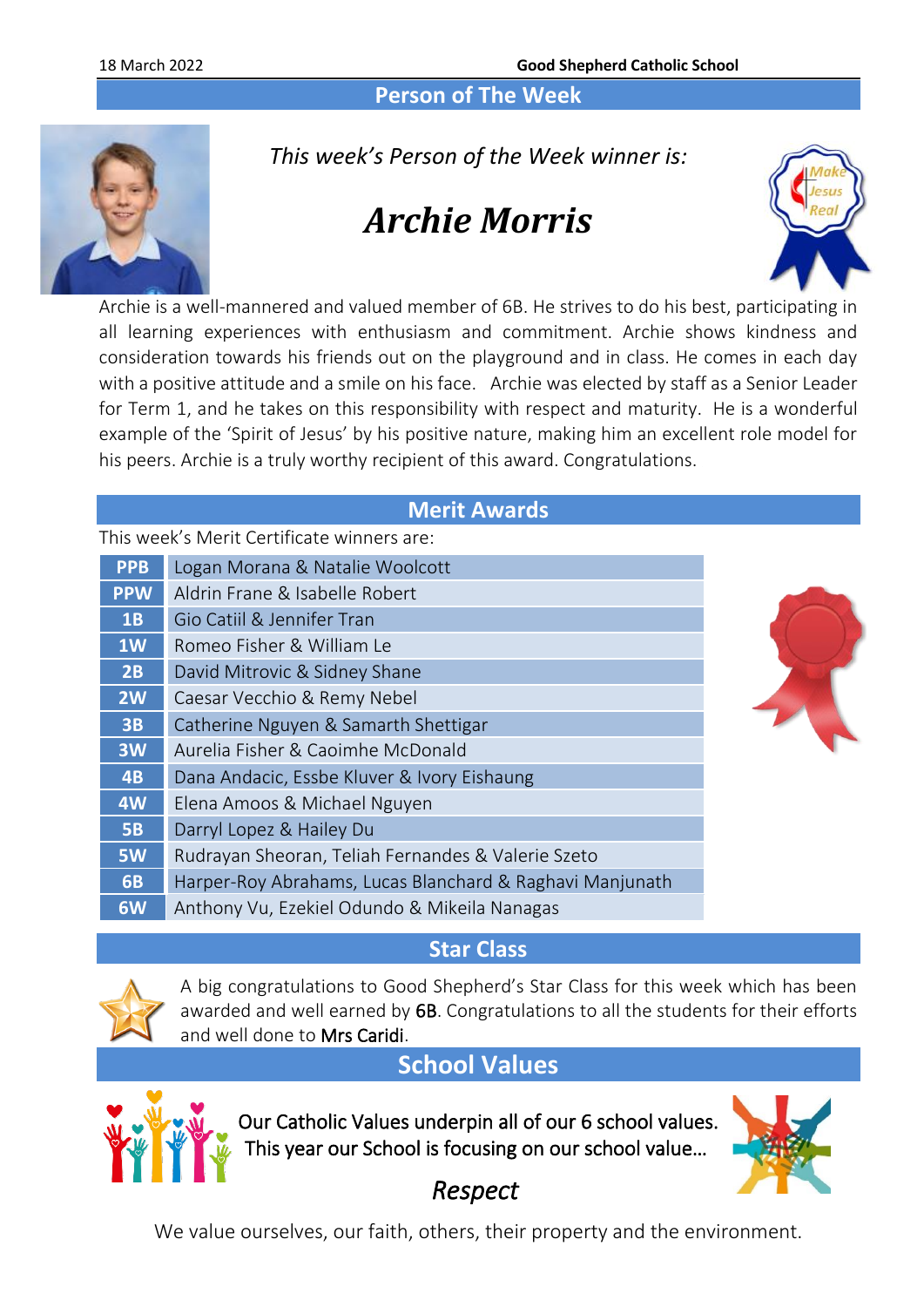18 March 2022 **Good Shepherd Catholic School**

**Birthday's**

## The following celebrated a birthday this week or during the holidays.

We wish them a very **HAPPY BIRTHDAY!** 



*These will be acknowledged at our Monday assembly*

| <b>Faction Points</b>                |                            |                     |
|--------------------------------------|----------------------------|---------------------|
| Kayden Barlow 1B<br>Grace Collins 4W | Raffael Scaffidi-Abbate 1B | Athalia Williams 5W |
| Sofia Barlow PPW                     | Sohan Gowda 2W             | Emily Harvey 3B     |

| <b>Noonan House:</b>  | 64 |
|-----------------------|----|
| <b>Maali House:</b>   | 60 |
| <b>Francis House:</b> | 53 |
| <b>Foley House:</b>   | 43 |



## **2022 Interhouse Swimming Carnival Results**

| <b>Overall House Points</b> |     |  |
|-----------------------------|-----|--|
| Maali                       | 676 |  |
| Foley                       | 573 |  |
| <b>Francis</b>              | 519 |  |
| <b>Noonan</b>               | 439 |  |
|                             |     |  |





| Girls                                    | <b>Boys</b>                       |  |  |
|------------------------------------------|-----------------------------------|--|--|
| Year 4                                   |                                   |  |  |
| <b>Champion:</b> Emme Fonseca            | Champion: Mason Lim               |  |  |
| <b>Runner Up: Havana Mosbergen-Smith</b> | <b>Runner Up: Romeo Vecchio</b>   |  |  |
| Year 5                                   |                                   |  |  |
| <b>Champion:</b> Kyra Prunster           | <b>Champion:</b> Sebastian Scriva |  |  |
| Runner Up: Hailey Du                     | Runner Up: Michael Arendt         |  |  |
| Year 6                                   |                                   |  |  |
| <b>Champion:</b> Coco Fonseca            | <b>Champion: Raoul Vecchio</b>    |  |  |
| <b>Runner Up: Ruby Williams</b>          | <b>Runner Up:</b> Che Vecchio     |  |  |



## **Term Dates 2022**



- Term 1 Monday 31<sup>st</sup> January Thursday 7<sup>th</sup> April
- Term 2 Tuesday 26<sup>th</sup> April Thursday 30<sup>th</sup> June
- Term 3 Monday 18<sup>th</sup> July Thursday 22<sup>nd</sup> September Term 4 Monday 10<sup>th</sup> October – Friday 9<sup>th</sup> December

 *Pupil Free Days March (Labour Day) PRIM*<br> *AFFICE Monday*  $6^{th}$  June (WA Day)  *Friday 1st July*  **Monday 15<sup>th</sup> August** *Monday* 7<sup>th</sup> November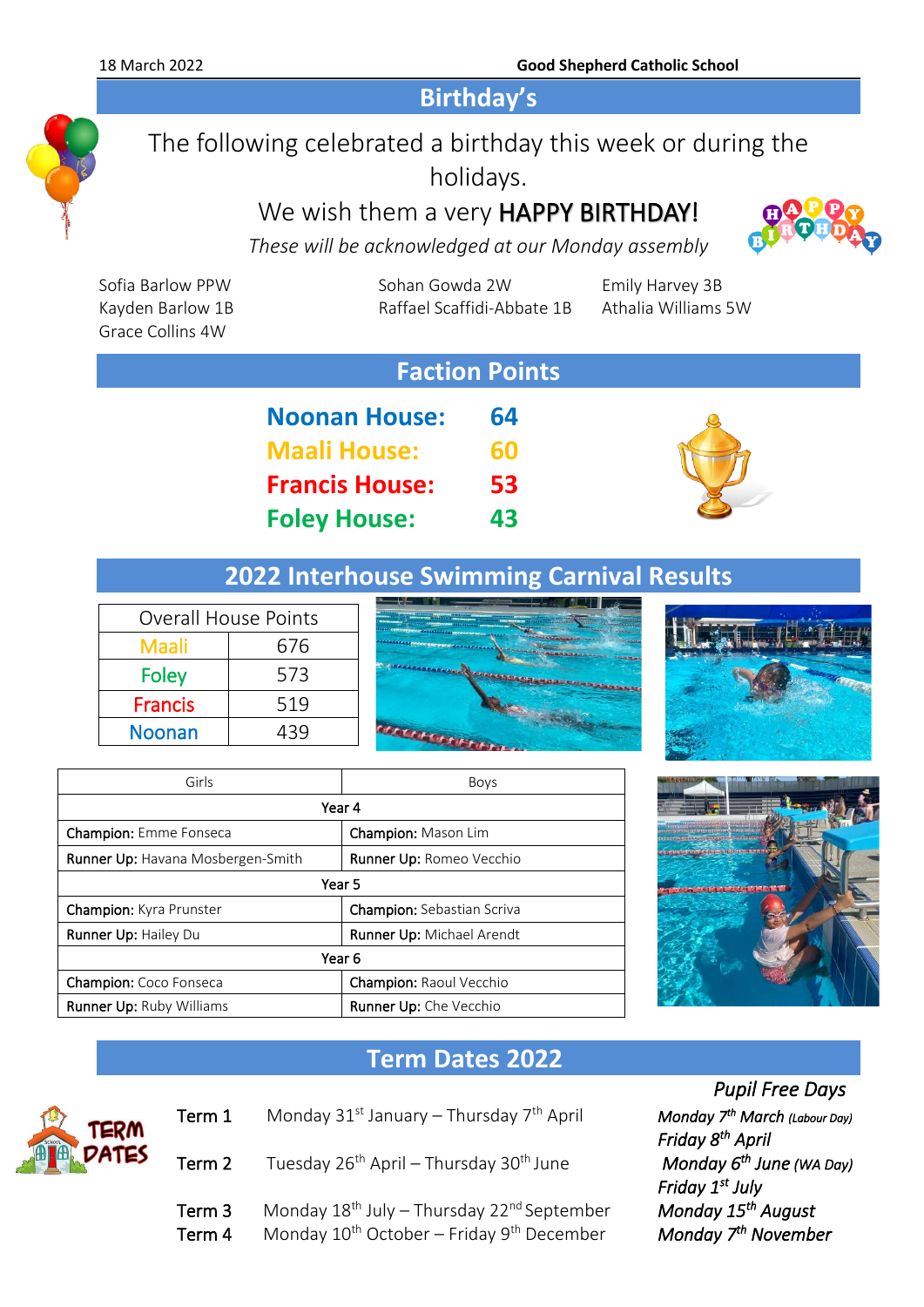**Important Dates to Remember** 

#### *Subject to change, based on Covid-19 advice*

Multicultural Day 21 March 2022

## **School Fees 2022**

Thank you to the families that have made payment on their 2022 school fees.

If you have not completed a direct debit authorisation form, then Option 01 full annual payment was due 14 March. Option 02 - two instalments the first payment was due 5 March.

IMPORTANT - Some families are yet to return their Payment Option Advice Form which was due 25<sup>th</sup> February. Please complete and return the Payment Option Form via email [finance@gsl.wa.edu.au](mailto:finance@gsl.wa.edu.au) or direct to the office.

Health Care Card Fee Discount Scheme - Parents who have a current Family Health Care Card or Pensioner Concession Card are eligible to apply for a discount in tuition fees. To apply for this scheme please download the HCC form from the website and present an up to date concession and form to the front office.

Parents who are experiencing financial hardship are asked to make an appointment to meet with Mrs Adelina Kusabs. Any arrangements agreed to are strictly confidential and must be renewed at the beginning of each school year.

If you have any queries regarding your fees or the payment schedule, please contact the school office.

### **Message from Year 6 Senior Leaders**

This week everybody had their photos and we have had heaps of fun. Monday was Pi day and it was because Pi is 3.14 and it was the  $14<sup>th</sup>$  of March. We listened to Pi songs and read Pi books.

The year 5's had the swimming carnival so we will be able to find out the result very soon!. We are looking forward to Harmony day on Monday and excited to wear

traditional clothes or orange- we have started to create some fantastic art inspired for Harmony day. Archie Morris and Fasika Eyayu

## **Multicultural Day**

This Monday 21<sup>st</sup> March we will celebrate Multicultural Day and Harmony Day. Dress in something **orange** or traditional cultural clothes.







Important Dates,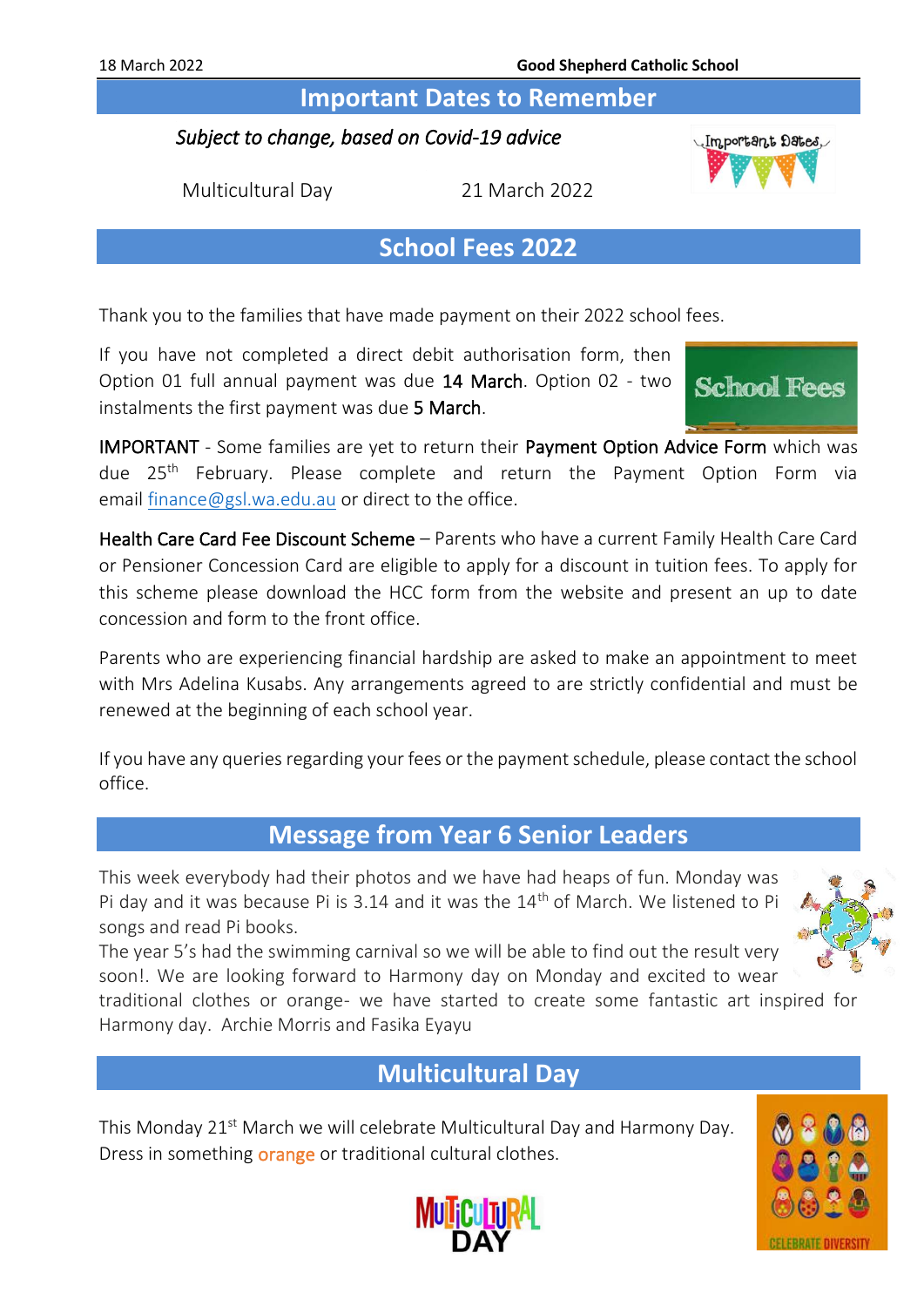#### **NAPLAN 2022**

NAPLAN is a Numeracy and Literacy assessment for students in Years 3 and 5 held in May each year. Parent information pamphlets will be sent home to families shortly. Online practise tests will take place over the next few weeks. For more information, please visit



[Public demonstration site \(nap.edu.au\)](https://www.nap.edu.au/online-assessment/public-demonstration-site)

## **COVID-19 update**

Thank you to families for being careful and sensible when you or your children are unwell by keeping children at home. To this point, Good Shepherd have had minimal impact to our classes following close contacts or COVID+ identification. We appreciate infection is often unavoidable however do attribute our diligence as making a difference.

The two classes to be impacted this week are Year 2B and Kindy Blue, some of whom are close contacts although all have returned negative COVID-19 test results and are therefore attending school.

Please continue to keep all people in our community in your prayers as we navigate the peak of positive cases which will no doubt impact us all at some point.

Remember if you are required to notify the school of a COVID test result please use the link to the portal : <https://cewa-collections.powerappsportals.com/COVID-19-Self-Reporting-Form/> Or use the link on the front page of our website Covid-19 Notification [www.gsl.wa.edu.au](http://www.gsl.wa.edu.au/)

## **COVID-19 : talking to your children**

You will find a lot of information in the media about COVID-19 which may create concern about how your child is managing, what they know and what they think.



This website provides a lot of information for families to assist with conversations with your children : [COVID-19 & Australian children | Raising Children Network](https://raisingchildren.net.au/guides/a-z-health-reference/coronavirus-and-children-in-australia#talking-with-children-about-covid-19-nav-title)

## **Facebook Page**

Good Shepherd Lockridge has its own Facebook Page. Please like our page and follow us as we begin to use this social forum to update you on information and current events happening within our wonderful school. Search @GoodShepherdLockridge

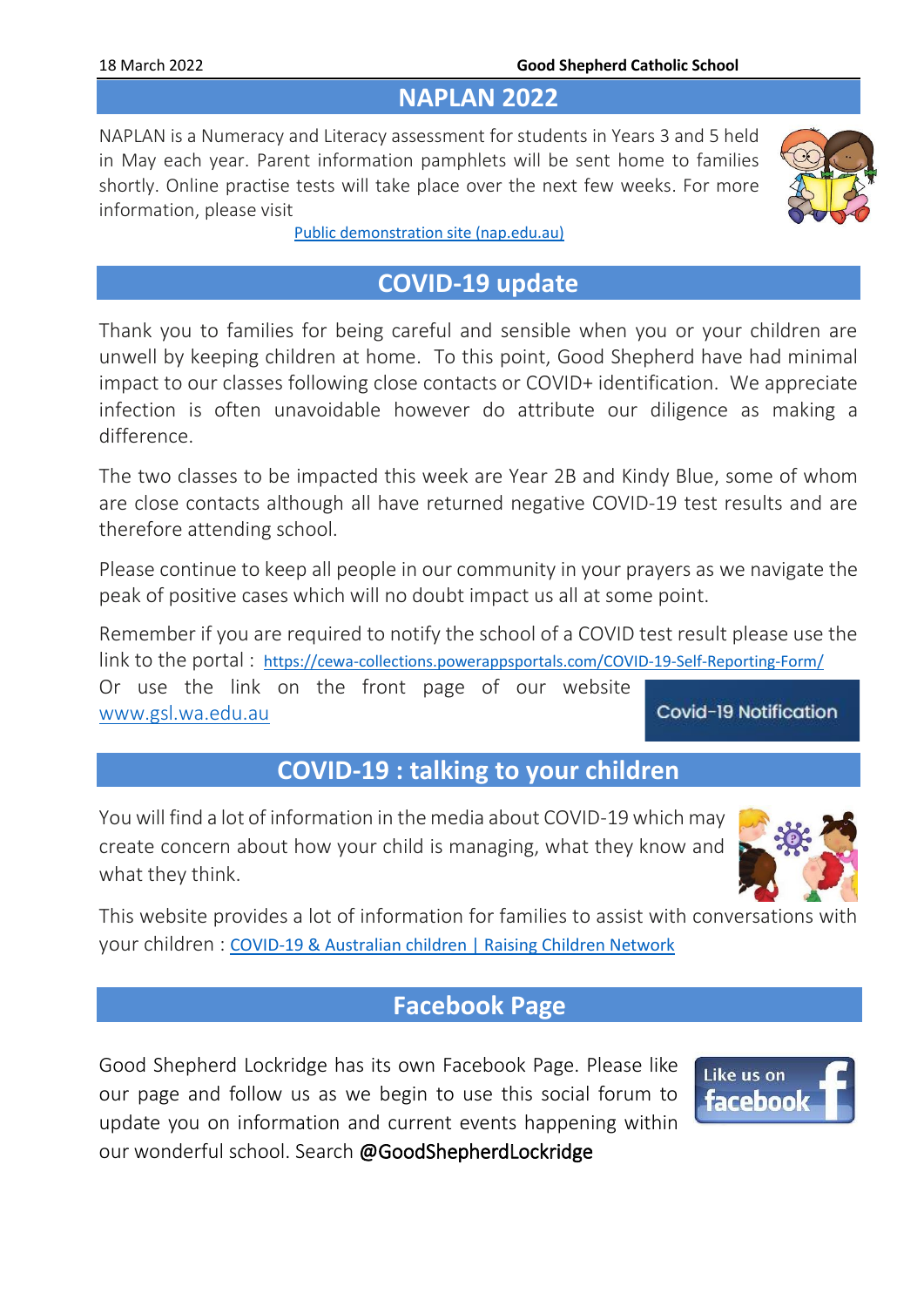#### **Canteen**

Recess orders will be accepted from all students in Kindy to Year 6. We ask parents to write their order on an envelope and place the correct money to avoid handling change. The Canteen Menu is available on our Website. <http://web.gsl.wa.edu.au/our-families/debbies-deli/>



## **Uniform Shop**

Due to the restrictions minimising parents on school site, if you would like to place an order for uniform items please fill in the Uniform Order Form. Payment must be made in full before orders are processed and can be arranged via credit card by filling in the details at the end of the form, or alternatively organised through the School Office. Completed forms can be emailed to [admin@gsl.wa.edu.au.](mailto:admin@gsl.wa.edu.au) Orders will be sent home through the eldest child on the next available day. Forms can be downloaded in the attachment or on the school website: <https://www.gsl.wa.edu.au/school-uniform/>

If you do not wish to leave your credit card details, please provide cash in an envelope along with your completed uniform order form.

#### Uniform Fittings

At this point in time the Uniform Shop is not open to families for fittings. If you are unsure of sizing we are able to go to your child's class during school time and measure items against your child to see which size would be appropriate. If you purchase a size and are not happy with it, items can be exchanged for an alternative size. Please fill in an Order Form and email it to admin along with any comments if you would like the sizing checked by our Uniform staff.

| <b>Jniform Sho</b><br>pening<br>nes |
|-------------------------------------|
|                                     |

| <b>Uniform Shop Trading Hours</b> |                        |
|-----------------------------------|------------------------|
| Tuesday                           | $8:15am -$             |
|                                   | 9:15am                 |
| Friday                            |                        |
|                                   | $2:15pm -$<br>$3:15pm$ |



<http://web.gsl.wa.edu.au/stewardship/school-uniform/>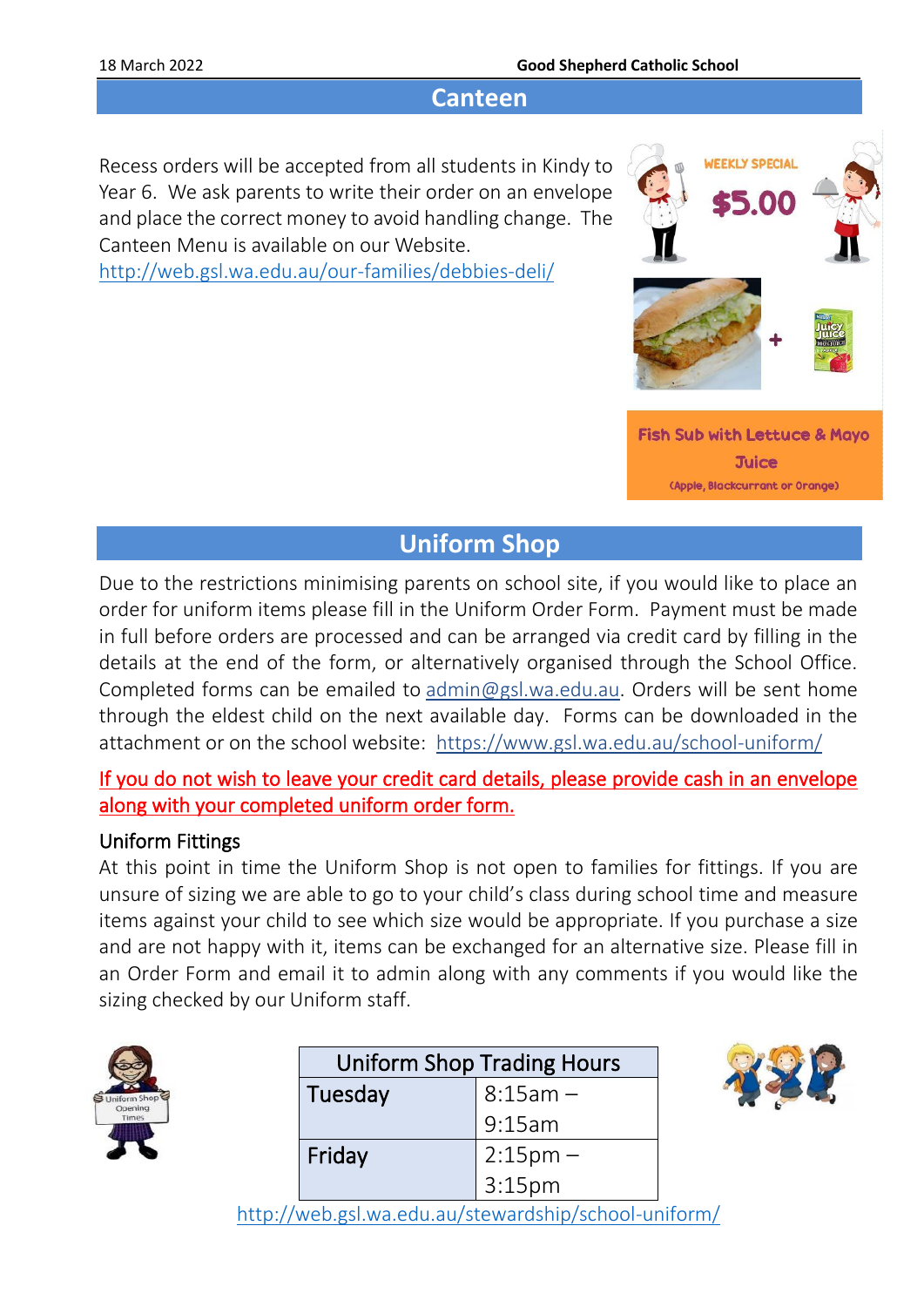## **The P&F Page!**

#### **EGGCITING NEWS**



Did someone say Easter is soon? This year the P&F will be supplying all students with a Hot Cross Bun on Tuesday in Week 9 for KB – Year 6, KW do not miss out and will receive theirs on the Thursday. If you wish for your child to opt out, please email through to [gsl.pnf@gmail.com](mailto:gsl.pnf@gmail.com)

To also make this Easter and Term extra eggciting we are looking for Easter Egg Donations for each class to have their own raffle. A basket will be placed at the back of each classroom for donations and raffle tickets will be sold at a cost of 1 for 50cents or 5 for \$2. Please see poster for more info.

#### **PIZZA PARTY/CRAZY SOCK DAY**

To celebrate the end of Term (Thursday  $7<sup>th</sup>$  April) the P&F will be supplying all students with 2 slices of Margarita Pizza and a Berri Icy Pole. If your child has any dietary intolerances, please reach out to us via email [gsl.pnf@gmail.com](mailto:gsl.pnf@gmail.com)

On this day we are also having a crazy sock day with the kids allowed to have some fun and wear some crazy socks. It will be fun to see what they all wear.



#### **P&F MEETING UPDATE CONTACT US**

The P&F Meetings are now being hosted via ZOOM to meet the current health directives. All are still welcome to attend however you will need to RSVP via email at least a day prior to the meeting so we are able to share the meeting invitation.

> **Next Meeting 17th May 2022**

#### **CONTACTUS**

Holly Vecchio (President) 0424529329 Sara Andacic (Vice President) 0407699746

gsl.pnf@gmail.com

Good Shepherd Catholic School P&F Page

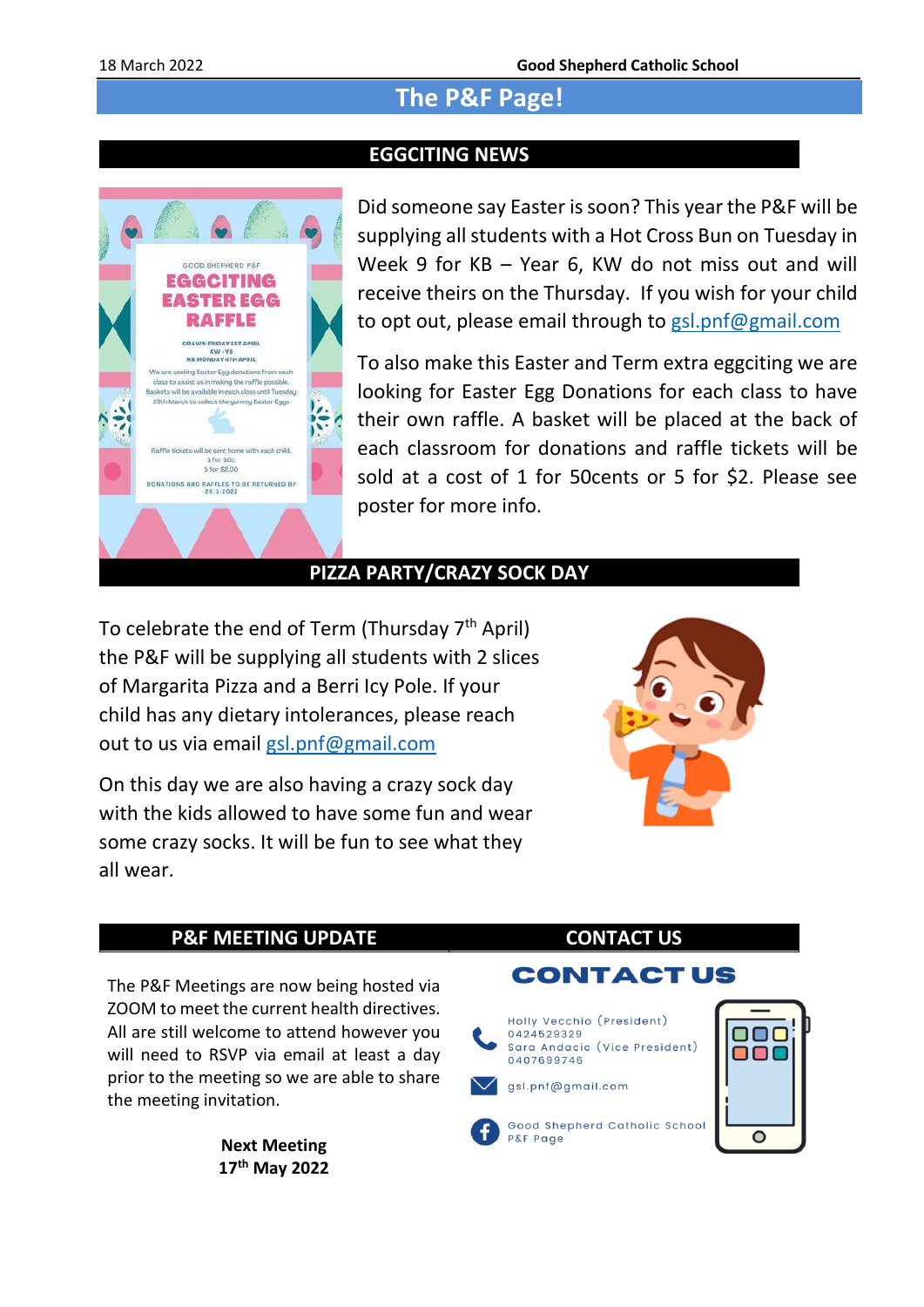**Camp Australia**



Your **OSHC.** 

Tailored before and after school experiences that children love.

To book, visit www.campaustralia.com.au